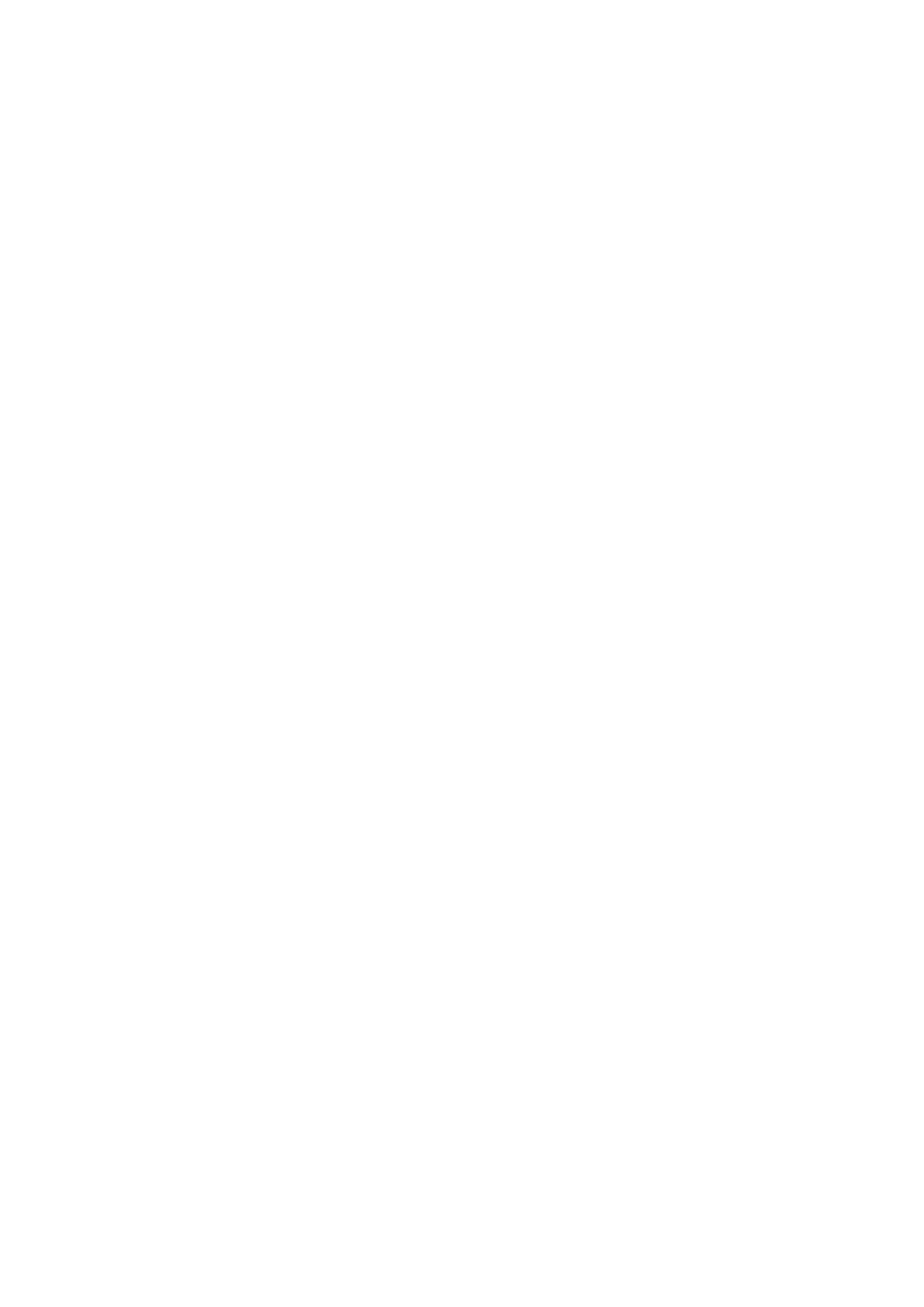### Western Australia

# **Commercial Tenancies (COVID-19 Response) Act 2020**

### **Contents**

|      | Part 1 — Preliminary                              |                |
|------|---------------------------------------------------|----------------|
| 1.   | Short title                                       | $\overline{c}$ |
| 2.   | Commencement                                      | $\overline{2}$ |
|      | Part 2 — Terms used and application               |                |
| 3.   | Terms used                                        | 3              |
| 4.   | <b>Act binds Crown</b>                            | $\mathfrak s$  |
| 5.   | Application                                       | 5              |
| 6.   | Leases, contracts and agreements taken to be      |                |
|      | modified                                          | 5              |
| 7.   | No contracting out                                | 5              |
|      | Part 3 — Prohibited actions in                    |                |
|      | respect of small commercial                       |                |
|      | leases and related matters                        |                |
| 8.   | Term used: prohibited action                      | 6              |
| 9. M | Prohibited action cannot be taken during          |                |
|      | emergency period                                  | 7              |
| 10.  | Acts and omissions of tenants required under law  |                |
|      | in response to COVID-19 pandemic                  | 7              |
| 11.  | Rent increases prohibited during emergency period | 8              |
| 12.  | Prohibited actions taken, and other things        |                |
|      | occurring, during relevant period                 | 8              |
|      | Part 4 — Adopted code of conduct                  |                |
| 13.  | Regulations may adopt code of conduct             | 10             |
|      |                                                   |                |

Ceased on 29 Mar 2022 Version 00-c0-00 version of the page i Published on www.legislation.wa.gov.au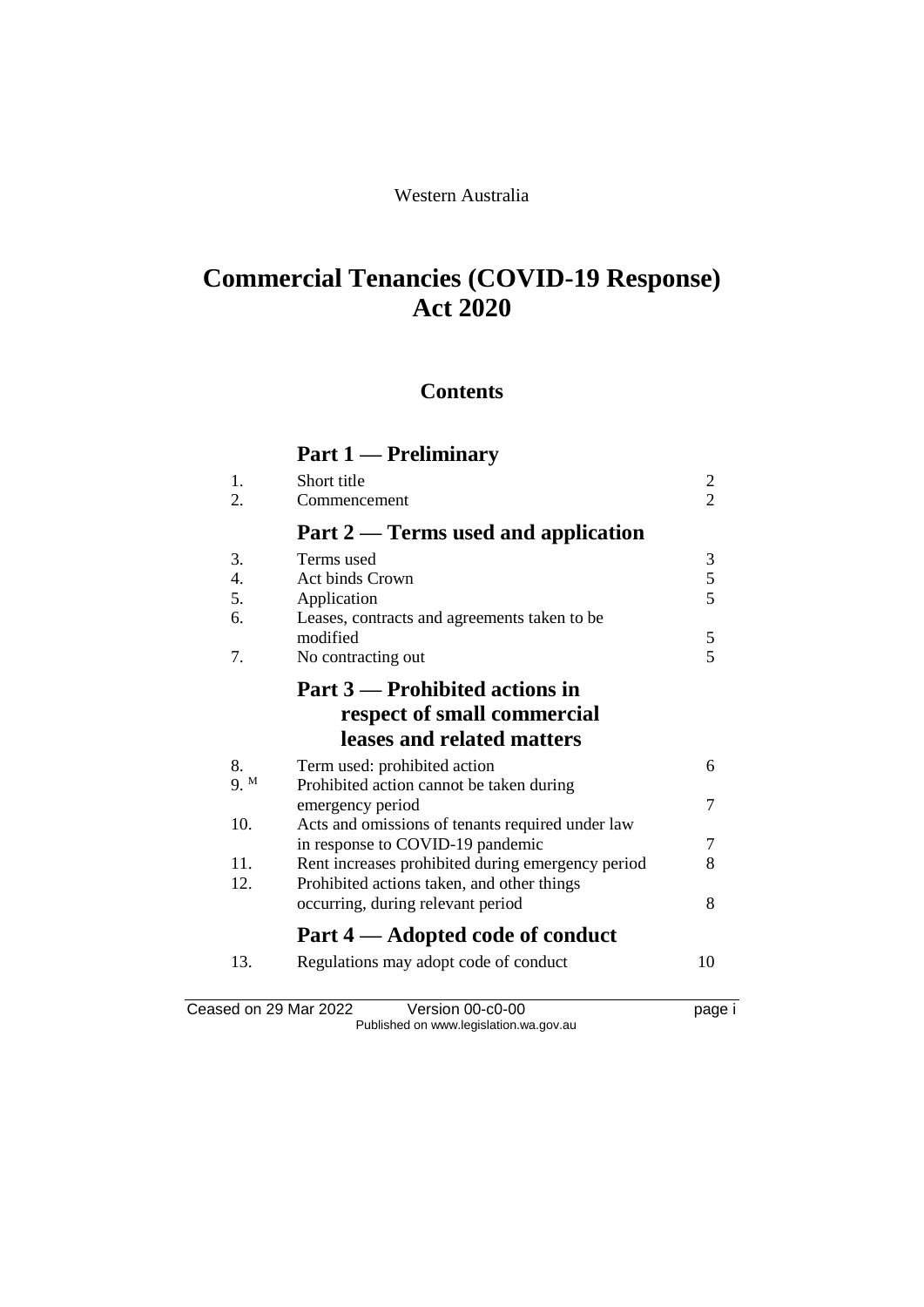|         | $\sim$                                            |    |
|---------|---------------------------------------------------|----|
| 14.     | Terms used                                        | 12 |
| 15.     | Relationship with section 9                       | 13 |
| $16.$ M | Applications to Tribunal                          | 13 |
| 17.     | Tribunal's powers to make orders                  | 14 |
| 18. M   | Requests for resolution of disputes using Small   |    |
|         | <b>Business Development Corporation Act 1983</b>  |    |
|         | s. 15C or 15E                                     | 16 |
| 19.     | Commissioner to issue certificate if dispute not  |    |
|         | resolved                                          | 17 |
| 20.     | Commissioner may intervene in Tribunal            |    |
|         | proceedings                                       | 17 |
| 21.     | Relationship of this Part to State Administrative |    |
|         | Tribunal Act 2004                                 | 17 |
|         | Part 6 — Miscellaneous                            |    |
| 22.     | Regulations                                       | 18 |
| 23.     | Regulations may provide Act does not apply, or    |    |
|         | applies as modified, in certain circumstances or  |    |
|         | cases                                             | 18 |
| 24.     | <b>Transitional regulations</b>                   | 18 |
| 25.     | Repeal                                            | 19 |
|         | <b>Notes</b>                                      |    |
|         | Compilation table                                 | 20 |
|         | Other notes                                       | 20 |
|         |                                                   |    |
|         | <b>Defined terms</b>                              |    |

### **Part 5 — Resolution of disputes**

page ii Version 00-c0-00 Ceased on 29 Mar 2022 Published on www.legislation.wa.gov.au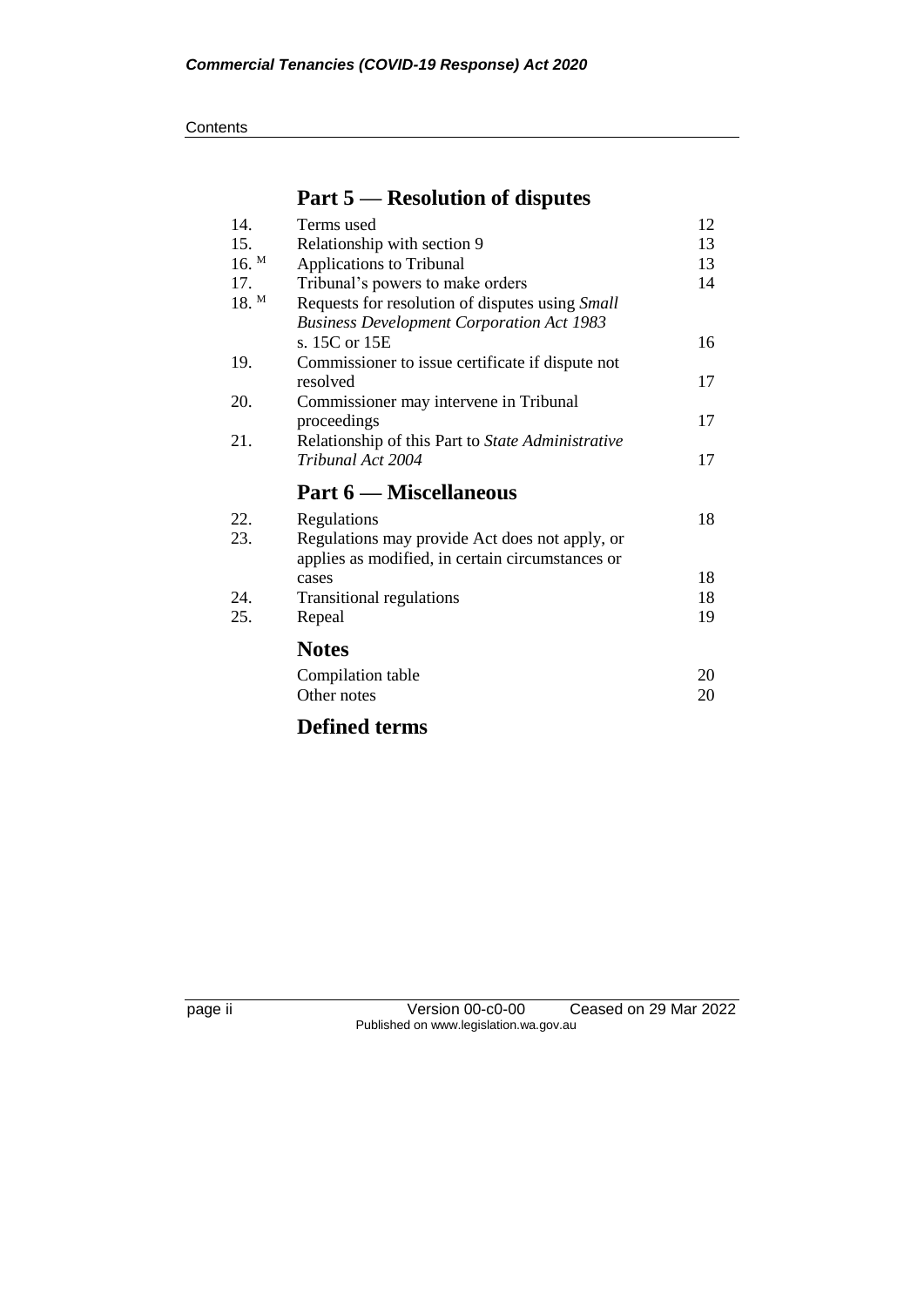

#### Western Australia

# **Commercial Tenancies (COVID-19 Response) Act 2020**

**An Act to respond to the impact of the COVID-19 pandemic on certain commercial leases, and for related purposes.**

The Parliament of Western Australia enacts as follows:

Ceased on 29 Mar 2022 Version 00-c0-00 Page 1 Published on www.legislation.wa.gov.au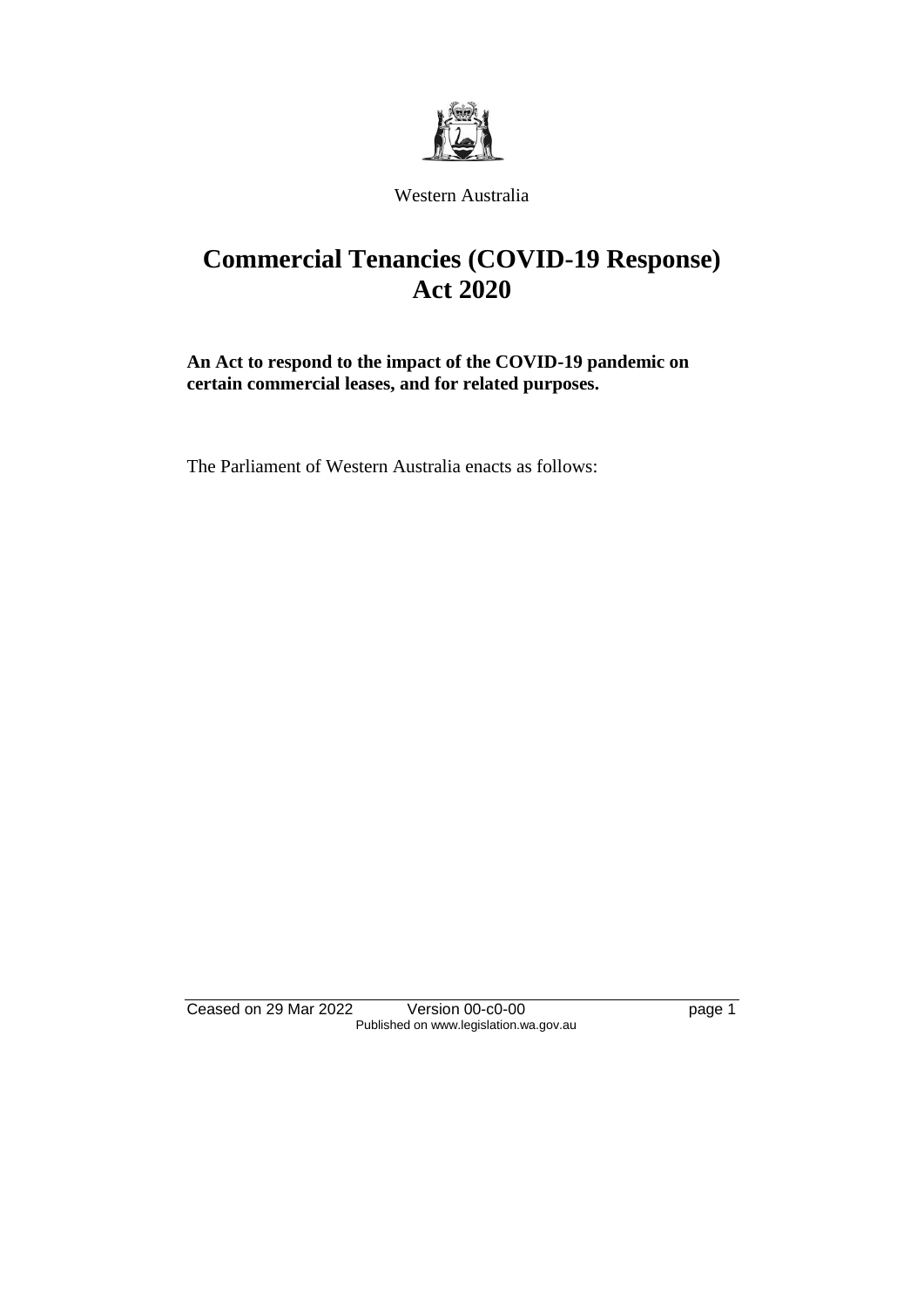### **Part 1 — Preliminary**

#### **1. Short title**

This is the *Commercial Tenancies (COVID-19 Response) Act 2020*.

### **2. Commencement**

This Act comes into operation as follows —

- (a) Part 1 comes into operation on the day on which this Act receives the Royal Assent (*assent day*);
- (b) Parts 2 and 3 are deemed to have come into operation on 30 March 2020;
- (c) the rest of the Act comes into operation on the day after assent day.

page 2 Version 00-c0-00 Ceased on 29 Mar 2022 Published on www.legislation.wa.gov.au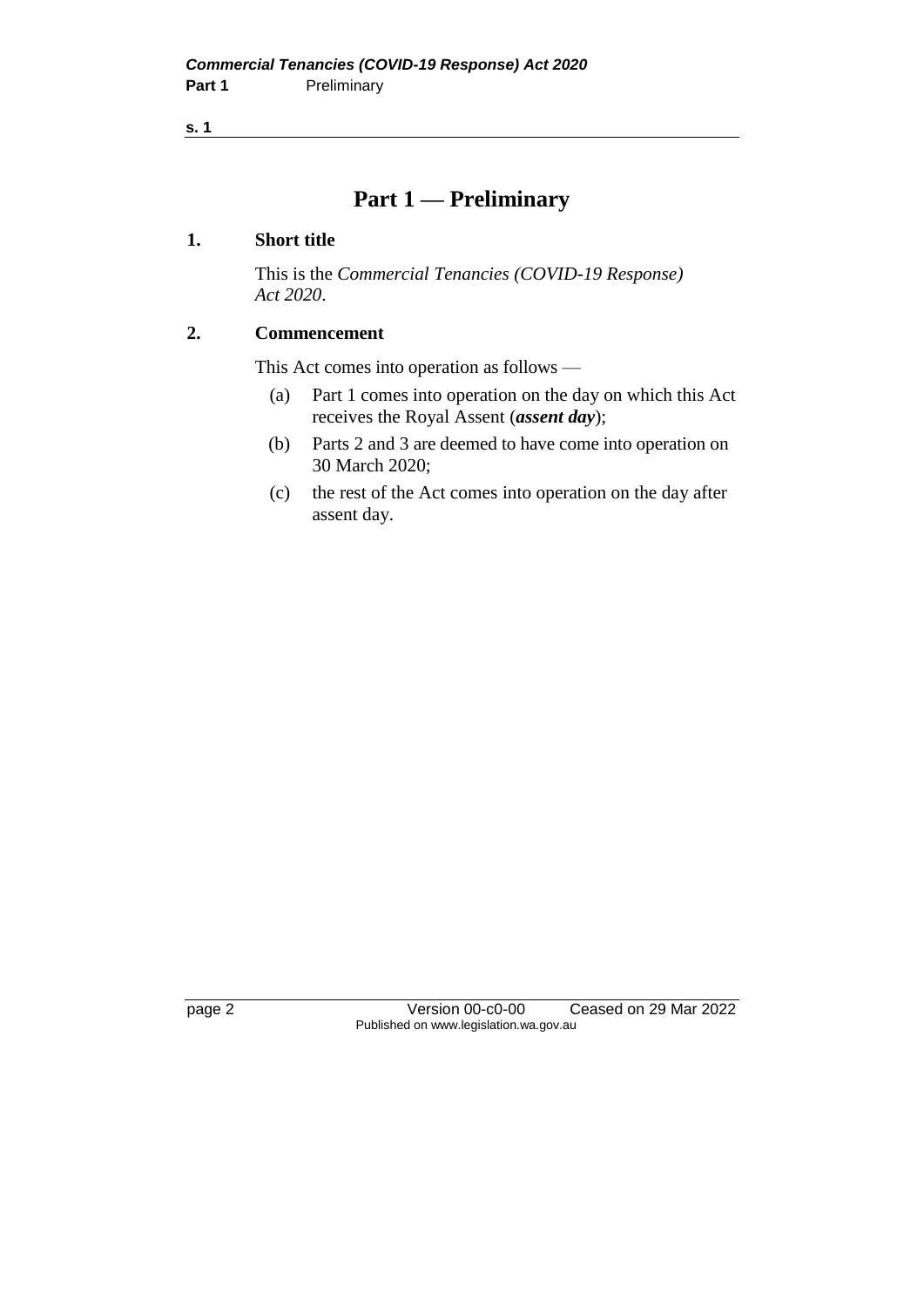## **Part 2 — Terms used and application**

#### **3. Terms used**

In this  $Act -$ 

*adopted code of conduct* means a code of conduct adopted by regulations made under section 13;

*emergency period* means the period —

- (a) beginning on 30 March 2020; and
- (b) ending on  $-$ 
	- (i) a day prescribed by regulations for the purposes of this paragraph  $\frac{1}{2}$ ; or
	- (ii) if a day has not been prescribed for the purposes of this paragraph before 29 September 2020 — 29 September 2020;

*land* includes any part of land;

#### *landlord* —

- (a) means the person who, under a lease, grants the tenant the right to occupy the land or premises that are the subject of the lease; and
- (b) includes a personal representative, successor or assignee of a landlord;

#### *lease* —

- (a) means any lease, sub-lease, licence or other agreement under which a person grants a right to another person to occupy land or premises —
	- (i) whether or not the right is a right of exclusive occupation; and
	- (ii) whether the lease, sub-lease, licence or agreement is made orally or in writing;
	- but

| Ceased on 29 Mar 2022                  | Version 00-c0-00 | page 3 |
|----------------------------------------|------------------|--------|
| Published on www.legislation.wa.gov.au |                  |        |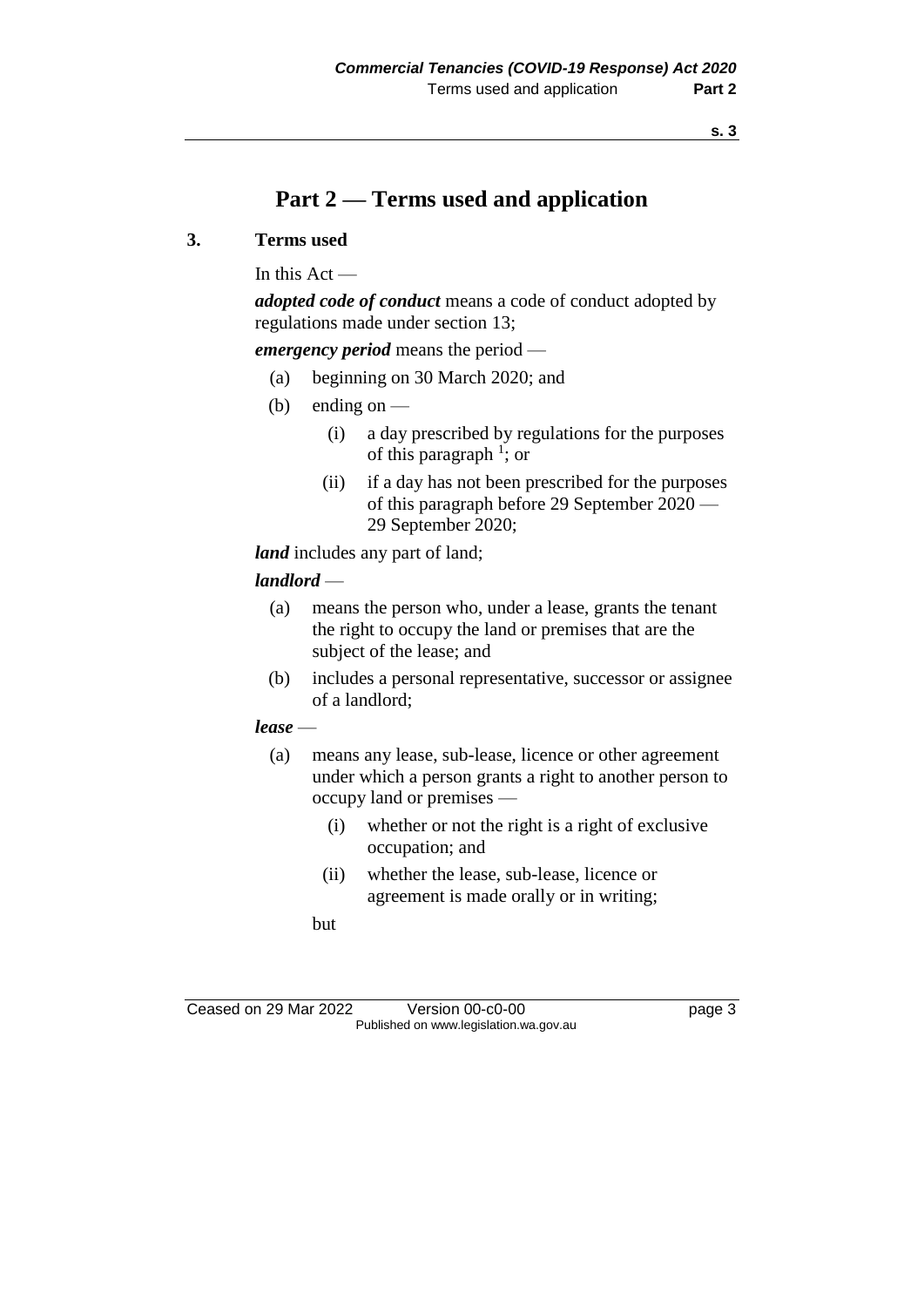- (b) does not include any of the following
	- (i) a long-stay agreement to which the *Residential Parks (Long-stay Tenants) Act 2006* applies;
	- (ii) a residential tenancy agreement to which the *Residential Tenancies Act 1987* applies;
	- (iii) a pastoral lease as defined in the *Land Administration Act 1997* section 3;
	- (iv) a mining tenement as defined in the *Mining Act 1978* section 8;
	- (v) any other lease, sub-lease, licence or other agreement that is of a class prescribed by regulations for the purposes of this paragraph;

*operating expenses* has the meaning given in the *Commercial Tenancy (Retail Shops) Agreements Act 1985* section 12(3);

*premises* includes any part of premises;

*rent* includes any money, goods, services or other valuable consideration in the nature of rent to be paid or supplied under a lease by the tenant;

*small business* has the meaning given in the *Small Business Development Corporation Act 1983* section 3(1);

#### *small commercial lease* means —

- (a) a retail shop lease as defined in the *Commercial Tenancy (Retail Shops) Agreements Act 1985*  section 3(1); or
- (b) a lease where the tenant owns or operates a small business and uses the land or premises that are the subject of the lease for the purpose of carrying on that business; or
- (c) a lease where the tenant is an incorporated association as defined in the *Associations Incorporation Act 2015* section 3; or
- (d) any other lease that is of a class prescribed by regulations for the purposes of this paragraph;

**s. 3**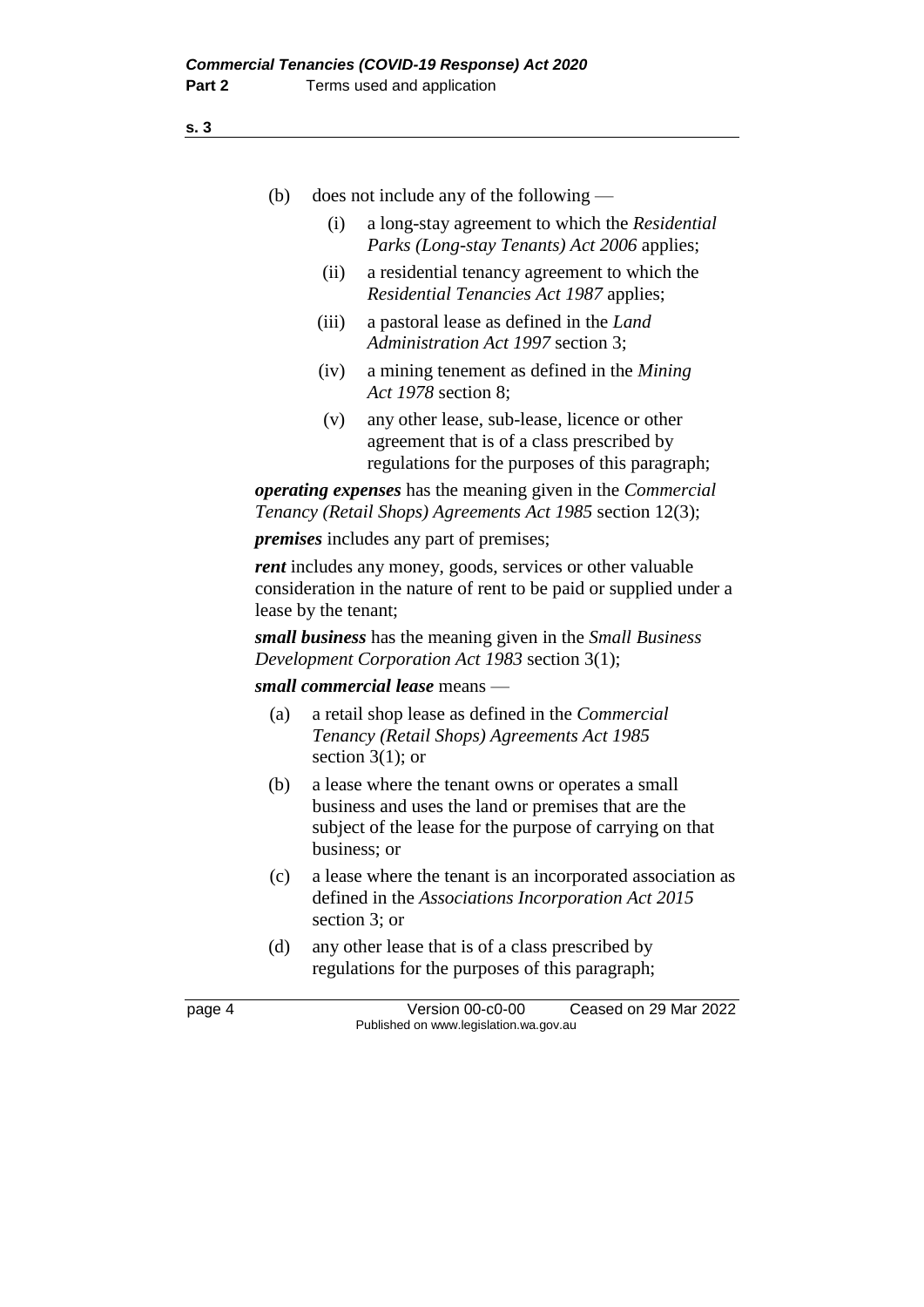*tenant* means the person who, under a lease, is entitled to occupy the land or premises that are the subject of the lease.

#### **4. Act binds Crown**

This Act binds the Crown in right of Western Australia and, so far as the legislative power of the Parliament permits, the Crown in all its other capacities.

#### **5. Application**

This Act has effect despite anything to the contrary in any written law.

#### **6. Leases, contracts and agreements taken to be modified**

The provisions of any lease or any other contract or agreement are taken to be modified to the extent necessary to give effect to the operation of this Act.

#### **7. No contracting out**

- (1) A lease or any other contract or agreement is of no effect to the extent that it purports to exclude or restrict the operation of this Act.
- (2) A purported waiver of a right, remedy or benefit conferred on a person under this Act is of no effect.

Ceased on 29 Mar 2022 Version 00-c0-00 page 5 Published on www.legislation.wa.gov.au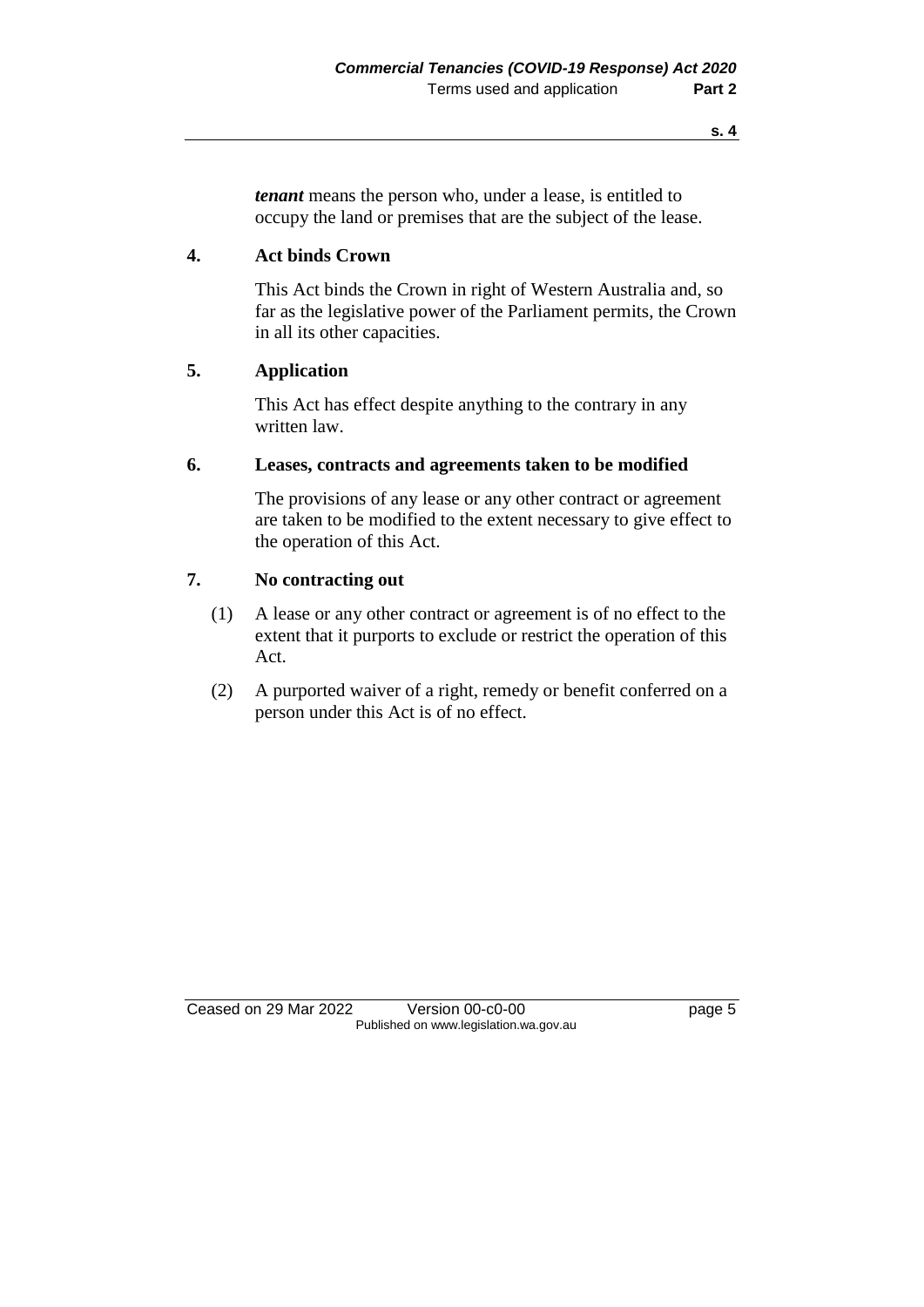## **Part 3 — Prohibited actions in respect of small commercial leases and related matters**

### **8. Term used: prohibited action**

In this Part —

*prohibited action* means action under, or in respect of, a small commercial lease (including seeking orders, or commencing proceedings, in a court or tribunal) for any of the following —

- (a) eviction of the tenant from the land or premises that are the subject of the small commercial lease;
- (b) exercising a right of re-entry to the land or premises that are the subject of the small commercial lease;
- (c) possession;
- (d) recovery of land;
- (e) distraint of goods;
- (f) forfeiture;
- (g) termination of the small commercial lease;
- (h) damages;
- (i) requiring a payment of interest on unpaid rent or on any other unpaid amount of money payable by the tenant to the landlord under the small commercial lease (including, without limitation, operating expenses);
- (j) recovery of the whole or part of any security for the performance of the tenant's obligations under the small commercial lease (including, without limitation, a security bond);
- (k) performance of obligations by the tenant or any other person under a guarantee given in respect of the small commercial lease (including, without limitation, making a demand on a bank guarantee);
- (l) any other remedy otherwise available to the landlord against the tenant at common law or under a written law.

page 6 Version 00-c0-00 Ceased on 29 Mar 2022 Published on www.legislation.wa.gov.au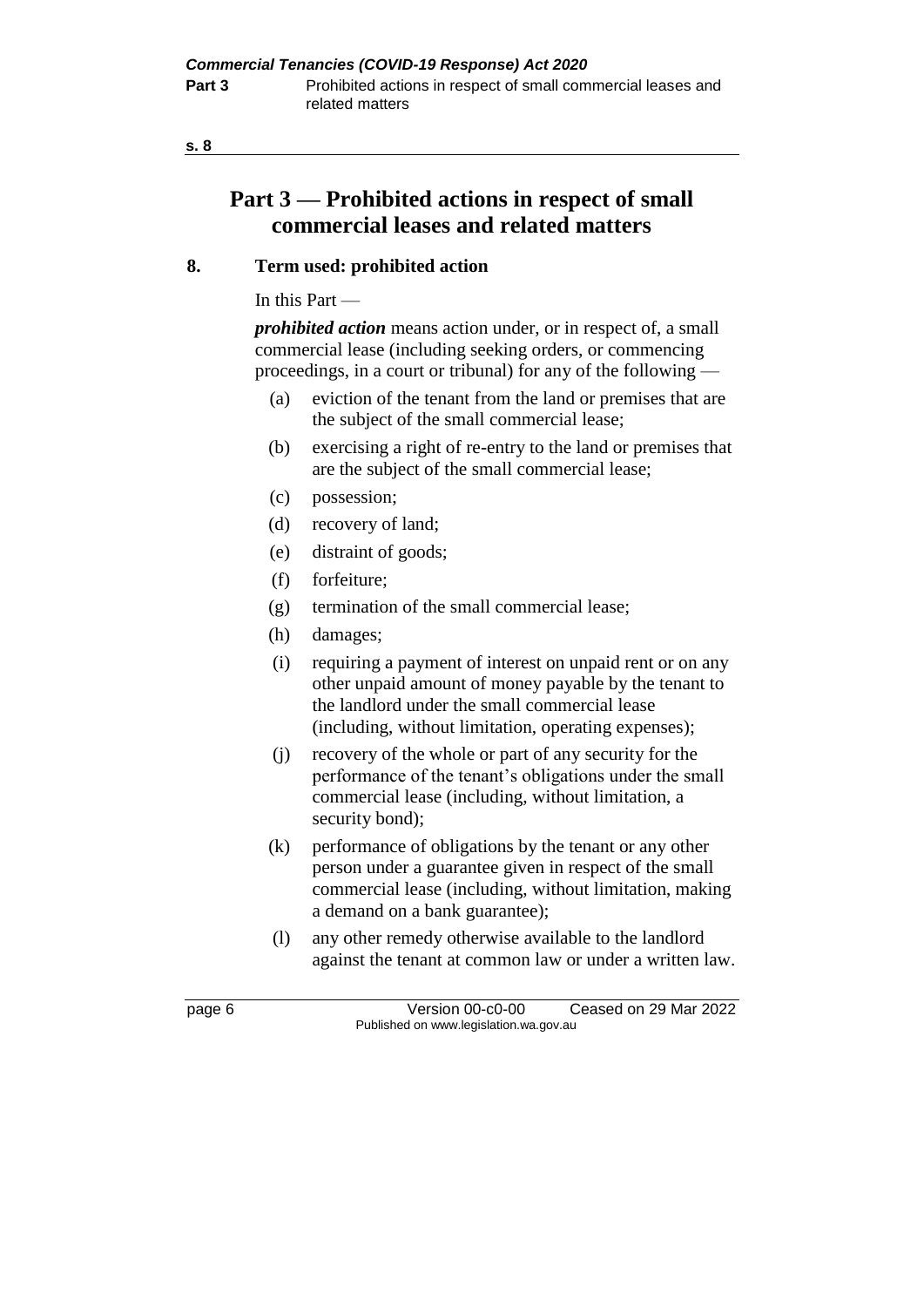#### **9. Prohibited action cannot be taken during emergency period**

Except in the circumstances (if any) prescribed by regulations for the purposes of this section, a landlord cannot take prohibited action during the emergency period on the grounds of a breach by the tenant of a small commercial lease that occurs during the emergency period if the breach consists of —

- (a) a failure to pay rent or any other amount of money payable by the tenant to the landlord under the small commercial lease (including, without limitation, a requirement under the lease to pay all or any of the landlord's operating expenses); or
- (b) the land or premises that are the subject of the small commercial lease, or the business carried on there, not being open for business at hours or times specified in the small commercial lease; or
- (c) any act or omission of a kind prescribed by regulations for the purposes of this paragraph.

*[Section 9: modified by the Commercial Tenancies (COVID-19 Response) Regulations 2020 r. 4AA. See endnote 1M.]*

#### **10. Acts and omissions of tenants required under law in response to COVID-19 pandemic**

An act or omission of a tenant during the emergency period that is required under a written law in response to the COVID-19 pandemic is not to be regarded as —

- (a) a breach of a small commercial lease; or
- (b) grounds for termination of a small commercial lease; or
- (c) grounds for the taking of any prohibited action under, or in respect of, a small commercial lease.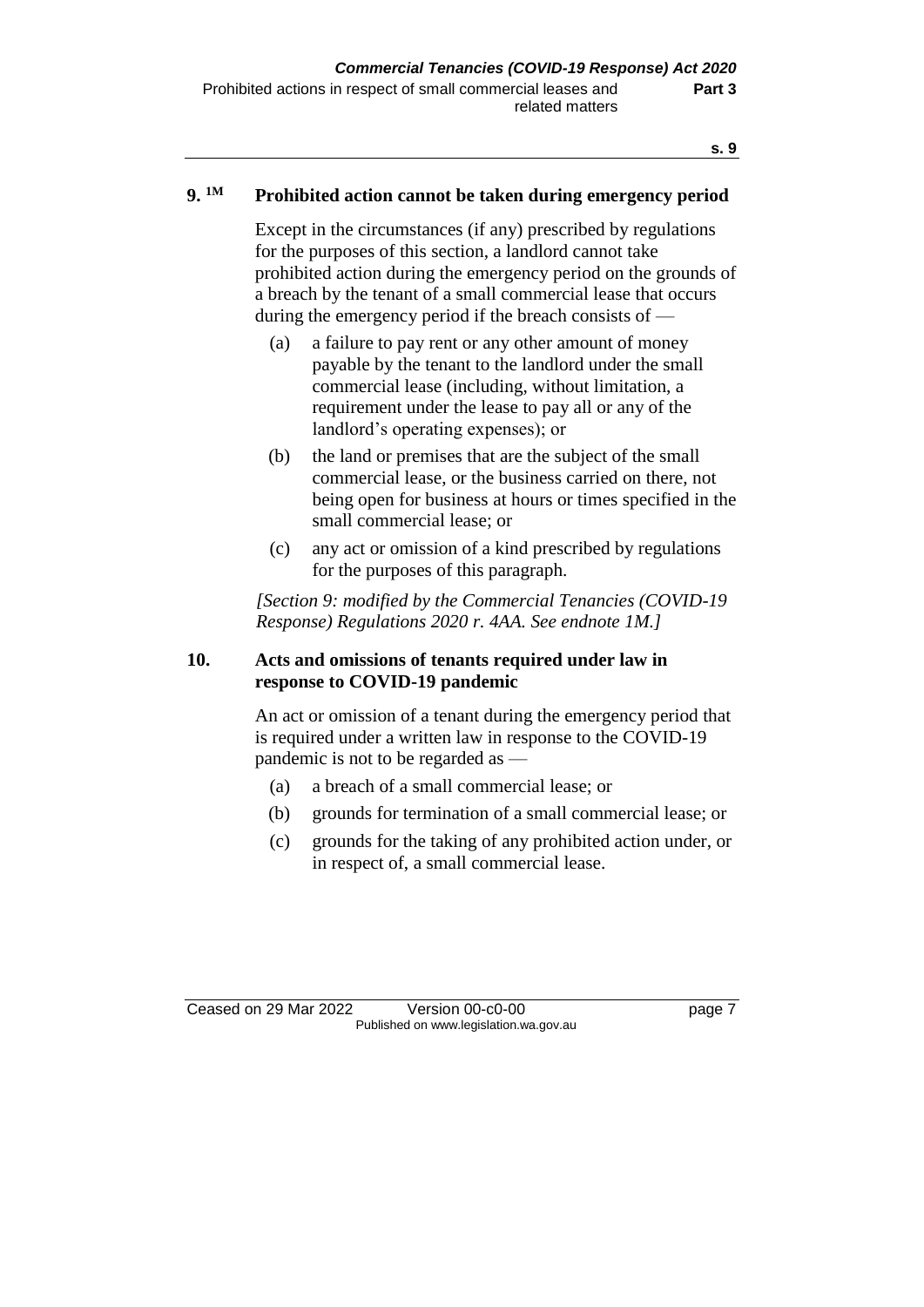| <b>Commercial Tenancies (COVID-19 Response) Act 2020</b> |                                                                                 |  |
|----------------------------------------------------------|---------------------------------------------------------------------------------|--|
| Part 3                                                   | Prohibited actions in respect of small commercial leases and<br>related matters |  |

#### **11. Rent increases prohibited during emergency period**

Rent payable under a small commercial lease (other than rent or a component of rent determined by reference to turnover) cannot be increased during the emergency period.

#### **12. Prohibited actions taken, and other things occurring, during relevant period**

 $(1)$  In this section —

*relevant period* means the period —

- (a) beginning on 30 March 2020; and
- (b) ending on the day on which this Act receives the Royal Assent.
- (2) This section applies if, during the relevant period
	- (a) a landlord has taken or commenced prohibited action (including a prohibited action that has a periodic or ongoing effect); or
	- (b) a landlord has taken or commenced the performance of any other measure (including a measure that has a periodic or ongoing effect) that the landlord would not have been able to undertake or commence during the emergency period by virtue of the operation of this Part; or
	- (c) the operation of the terms of a small commercial lease has had effect, or has a periodic or ongoing effect, contrary to the operation of this Part; or
	- (d) without limiting paragraphs (a) to (c), rent payable under a small commercial lease has been increased contrary to the operation of this Part.
- (3) The prohibited action or other measure is as valid and effective as it would have been had this Part not come into operation but, so far as the prohibited action or other measure remains incomplete or ongoing, or has a periodic or ongoing effect, it is

page 8 Version 00-c0-00 Ceased on 29 Mar 2022 Published on www.legislation.wa.gov.au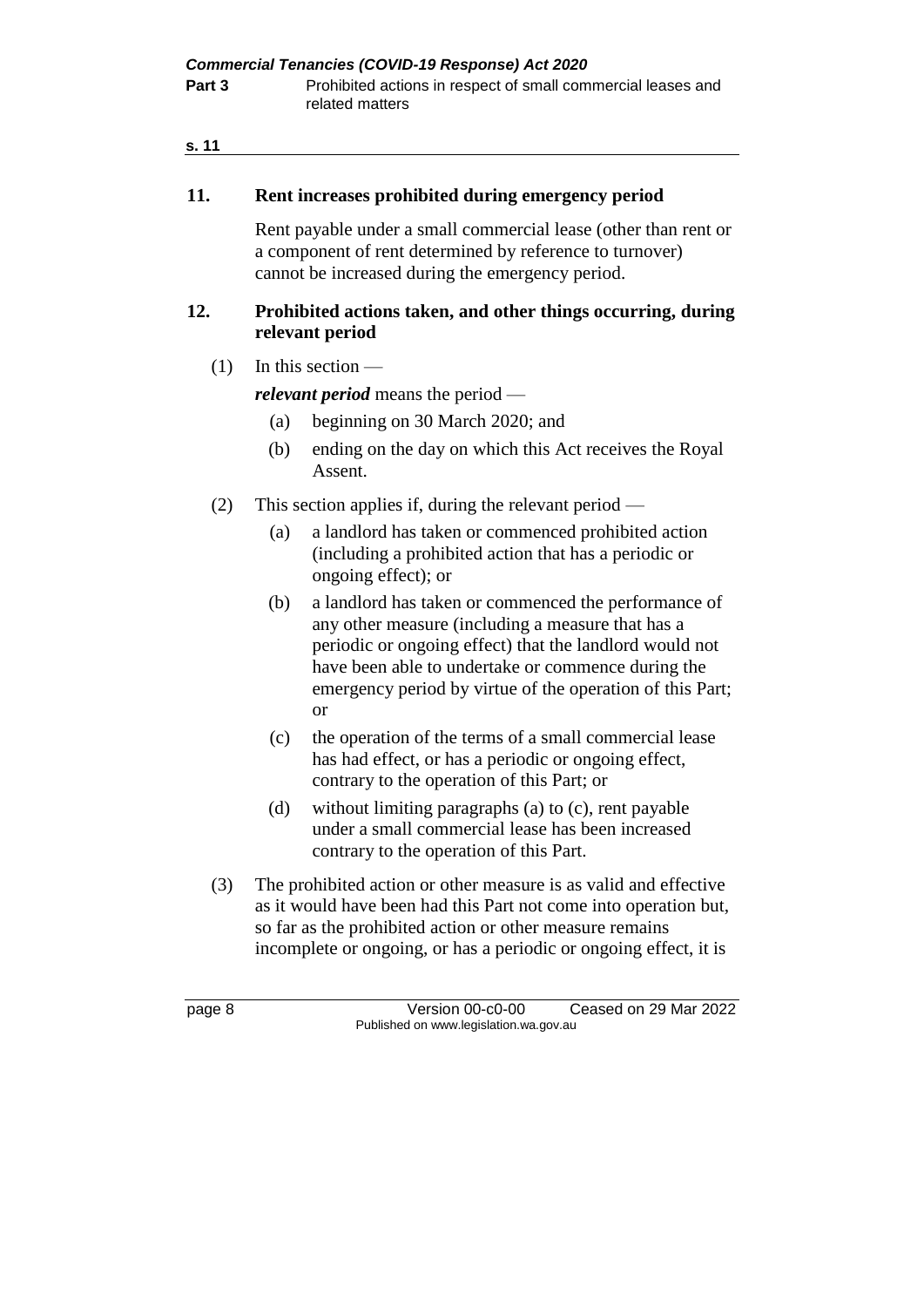taken to be stayed or suspended until the end of the emergency period.

- (4) The effect of the operation of the terms of the small commercial lease is as valid and effective as it would have been had this Part not come into operation but, so far as the effect of the operation of those terms remains incomplete or ongoing, or has a periodic or ongoing effect, it is taken to be stayed or suspended until the end of the emergency period.
- (5) The increase in rent is as valid and effective as it would have been had this Part not come into operation but the increase is taken to be stayed or suspended until the end of the emergency period.

Ceased on 29 Mar 2022 Version 00-c0-00 page 9 Published on www.legislation.wa.gov.au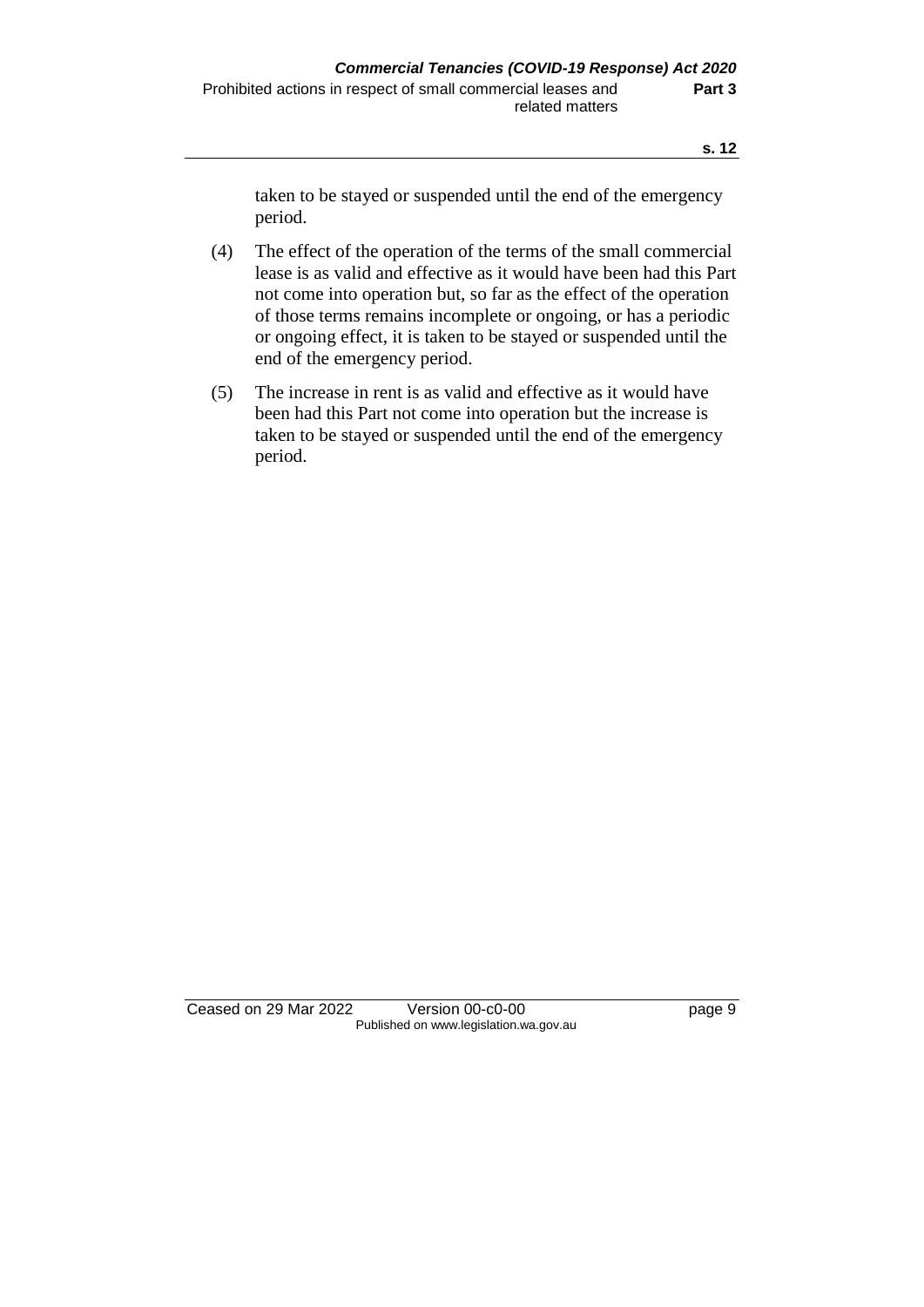## **Part 4 — Adopted code of conduct**

#### **13. Regulations may adopt code of conduct**

(1) In this section —

*code of conduct* means a code of conduct relating to small commercial lease principles during the COVID-19 pandemic; *specified* means specified in regulations.

- (2) Regulations may adopt, either wholly or in part or with modifications, a code of conduct.
- (3) The adoption may be by
	- (a) incorporating the code of conduct in the regulations; or
	- (b) incorporating the code of conduct by reference.
- (4) If regulations adopt a code of conduct by reference, then, unless the regulations specify that a particular text is adopted —
	- (a) the code of conduct is adopted as existing when the regulations are made; and
	- (b) any amendments made to the code of conduct after the regulations are made have no legal effect as part of the regulations unless they are specifically adopted by later regulations or a later amendment to the regulations.
- (5) If regulations adopt a code of conduct by reference, the Minister must ensure that a copy of the code of conduct, including any amendments made to it from time to time that have been adopted, is published on a website maintained by or on behalf of the department of the Public Service principally assisting in the administration of this Act.
- (6) Regulations may provide for
	- (a) an adopted code of conduct to apply to a person who is of a specified class or a small commercial lease that is of a specified class; and

page 10 Version 00-c0-00 Ceased on 29 Mar 2022 Published on www.legislation.wa.gov.au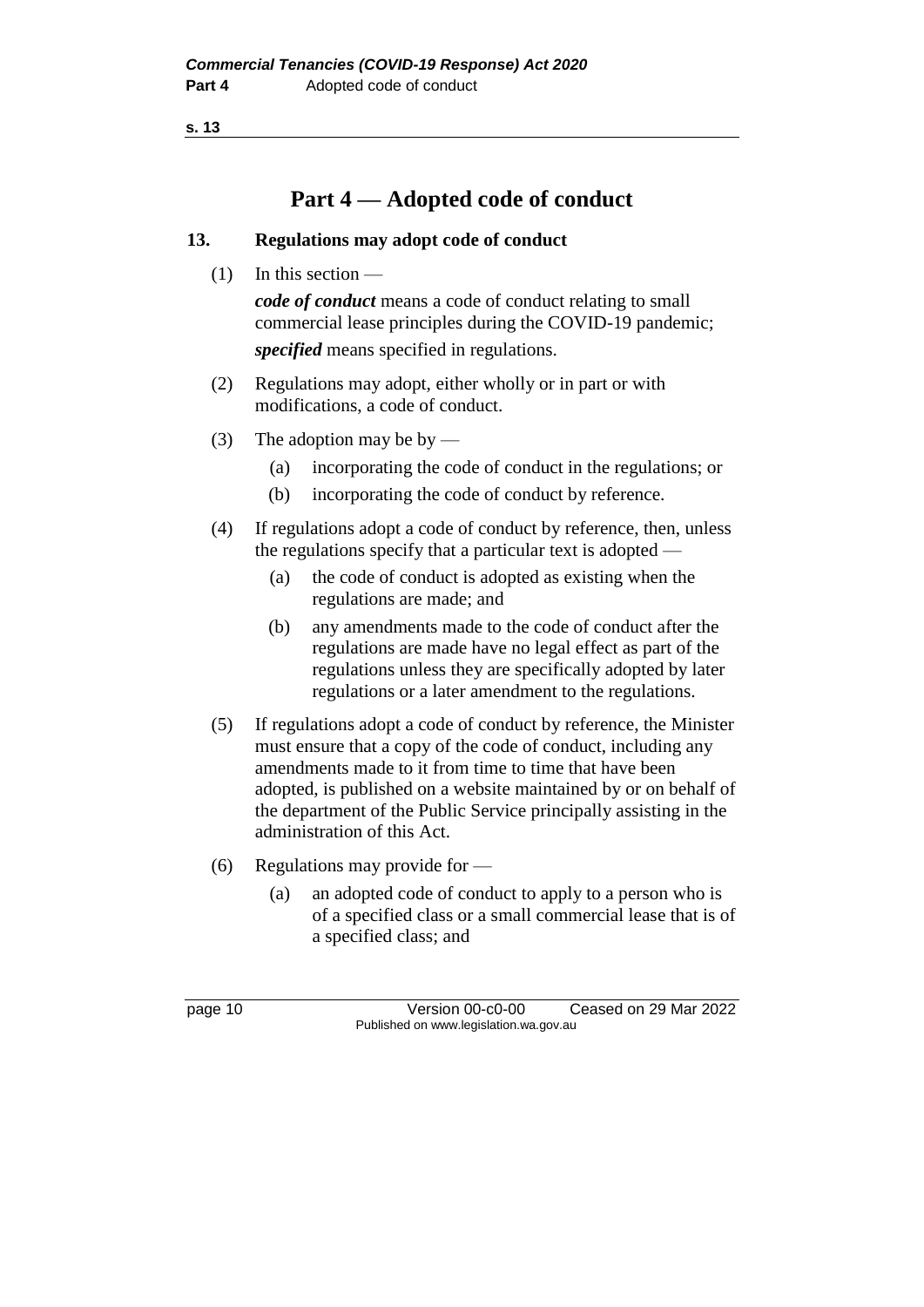- (b) a person who is of a specified class to comply with an adopted code of conduct; and
- (c) an adopted code of conduct to be complied with in a specified manner.

Ceased on 29 Mar 2022 Version 00-c0-00 Page 11 Published on www.legislation.wa.gov.au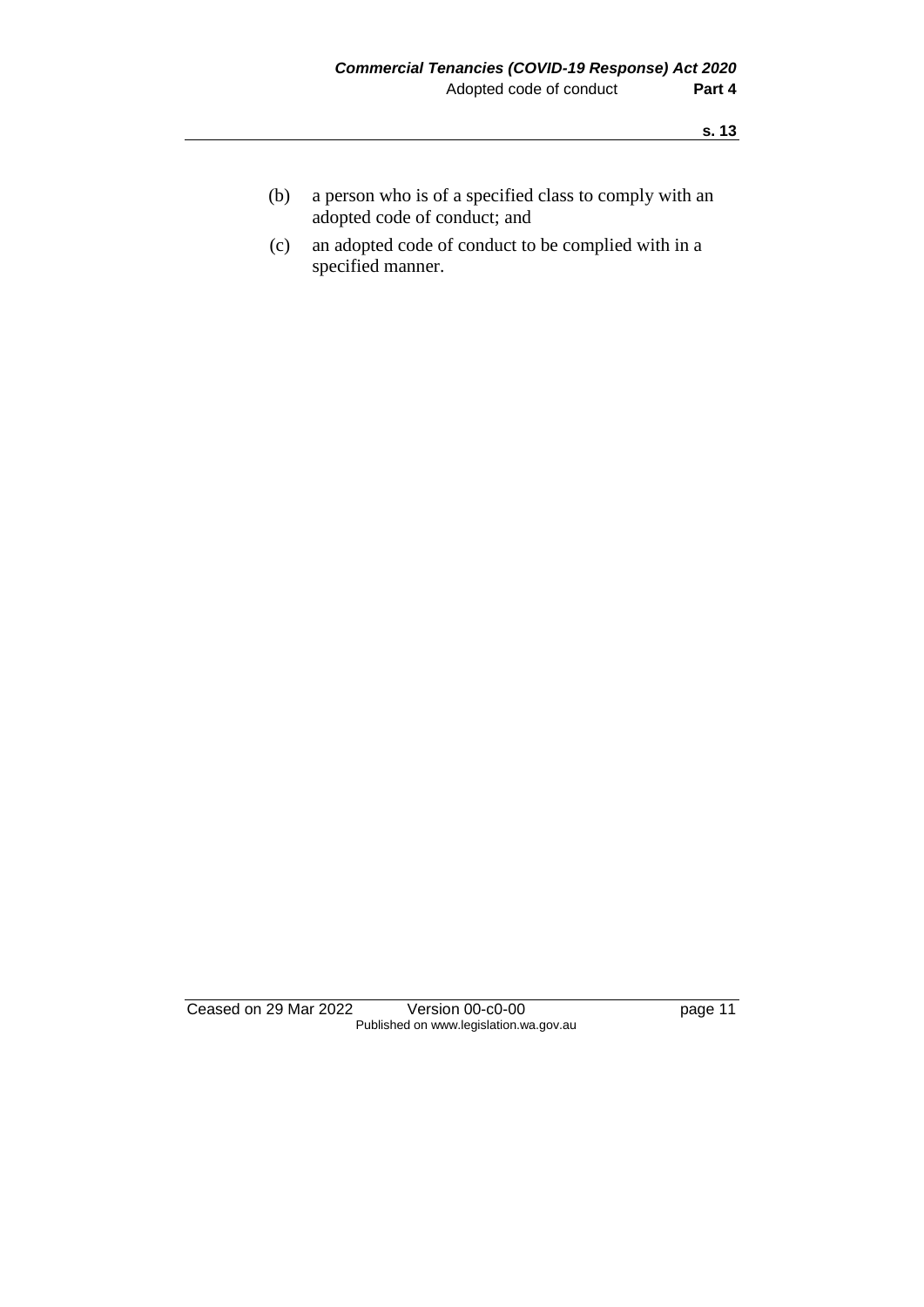## **Part 5 — Resolution of disputes**

#### **14. Terms used**

 $(1)$  In this Part —

*code of conduct dispute* means a dispute that arises out of, or in relation to, the application of the adopted code of conduct in relation to a lease (including, without limitation, a dispute about the waiver or deferral of rent payable under a lease);

*Commissioner* has the meaning given in the *Small Business Development Corporation Act 1983* section 3(1);

*dispute* —

- (a) means a dispute between the parties to a lease, or 1 or more parties to a lease and a person who has given a guarantee in respect of the lease, that arises out of, or in relation to, the operation of this Act; and
- (b) includes
	- (i) a code of conduct dispute; and
	- (ii) a financial hardship dispute;

*financial hardship*, in relation to a tenant, means financial hardship suffered by the tenant as a result of 1 or more of the following —

- (a) a restriction imposed under a written law in response to the COVID-19 pandemic;
- (b) changes in societal behaviour in response to the COVID-19 pandemic;
- (c) any other consequences of the COVID-19 pandemic;

*party*, in relation to a lease, means the landlord or the tenant under the lease;

*Tribunal* means the State Administrative Tribunal.

page 12 Version 00-c0-00 Ceased on 29 Mar 2022 Published on www.legislation.wa.gov.au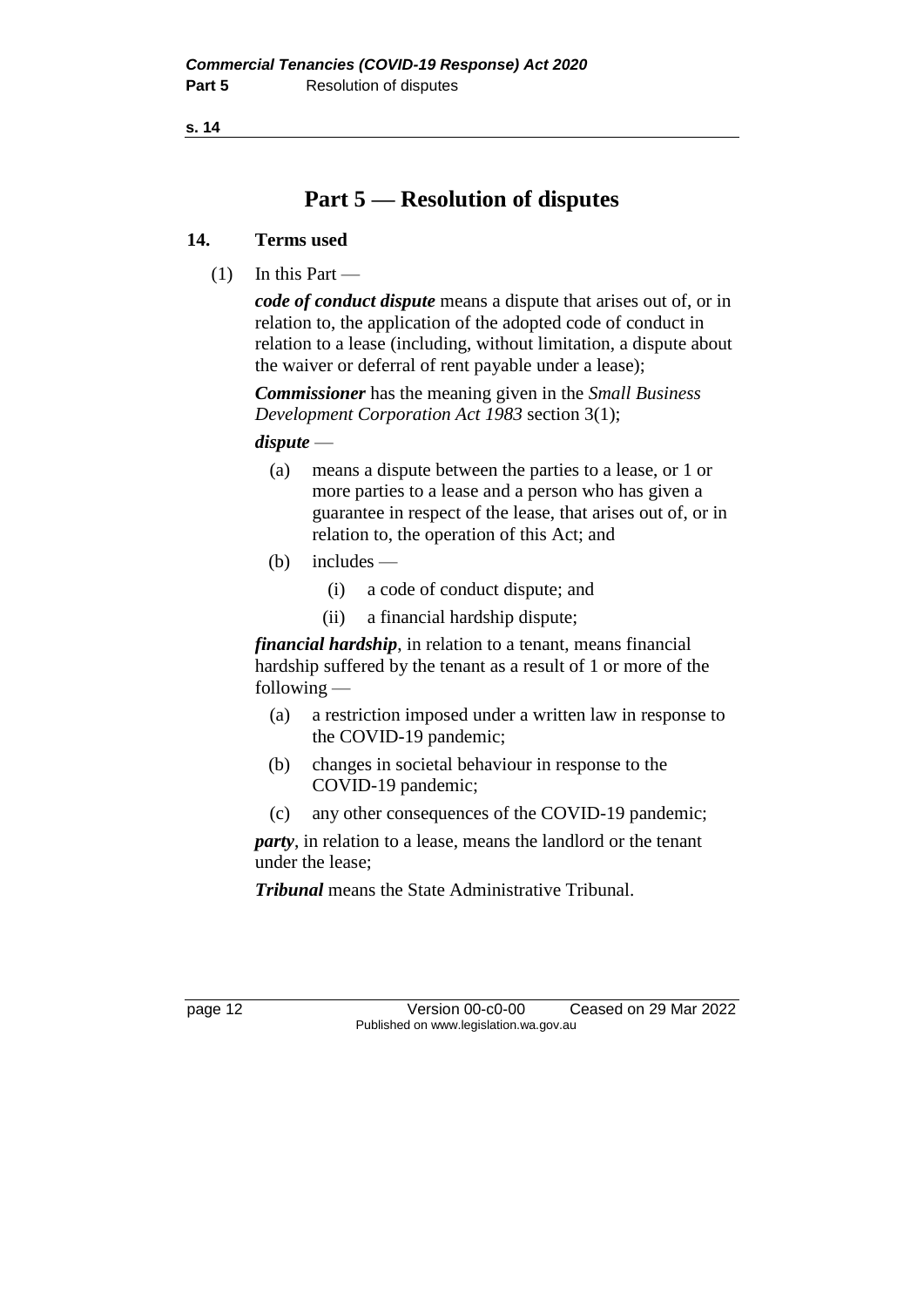- (2) For the purposes of this Part, a *financial hardship dispute* is a dispute between the parties to a small commercial lease in the following situation —
	- (a) during the emergency period, the tenant has breached the small commercial lease by failing to pay rent or any other amount of money payable by the tenant to the landlord under the small commercial lease (including, without limitation, a requirement under the lease to pay all or any of the landlord's operating expenses); and
	- (b) the landlord claims that the breach was not a result of the tenant suffering financial hardship; and
	- (c) the landlord has not granted the tenant a waiver, deferral or reduction in respect of the unpaid rent or other unpaid amount of money.

### **15. Relationship with section 9**

Nothing in section 9 prevents a landlord from making a request to the Commissioner under section 18, or an application to the Tribunal under section 16, in relation to a financial hardship dispute.

#### **16. 1M Applications to Tribunal**

- (1) A party to a dispute may apply to the Tribunal to have the dispute determined by the Tribunal.
- (2) The application must be made during the emergency period unless the Commissioner has issued a certificate under section 19 in respect of the dispute.
- (3) Subsection (4) applies if the lease to which the dispute relates —
	- (a) is a small commercial lease; or
	- (b) the landlord under the lease owns or operates a small business and the lease is granted in the course of that business.

Ceased on 29 Mar 2022 Version 00-c0-00 page 13 Published on www.legislation.wa.gov.au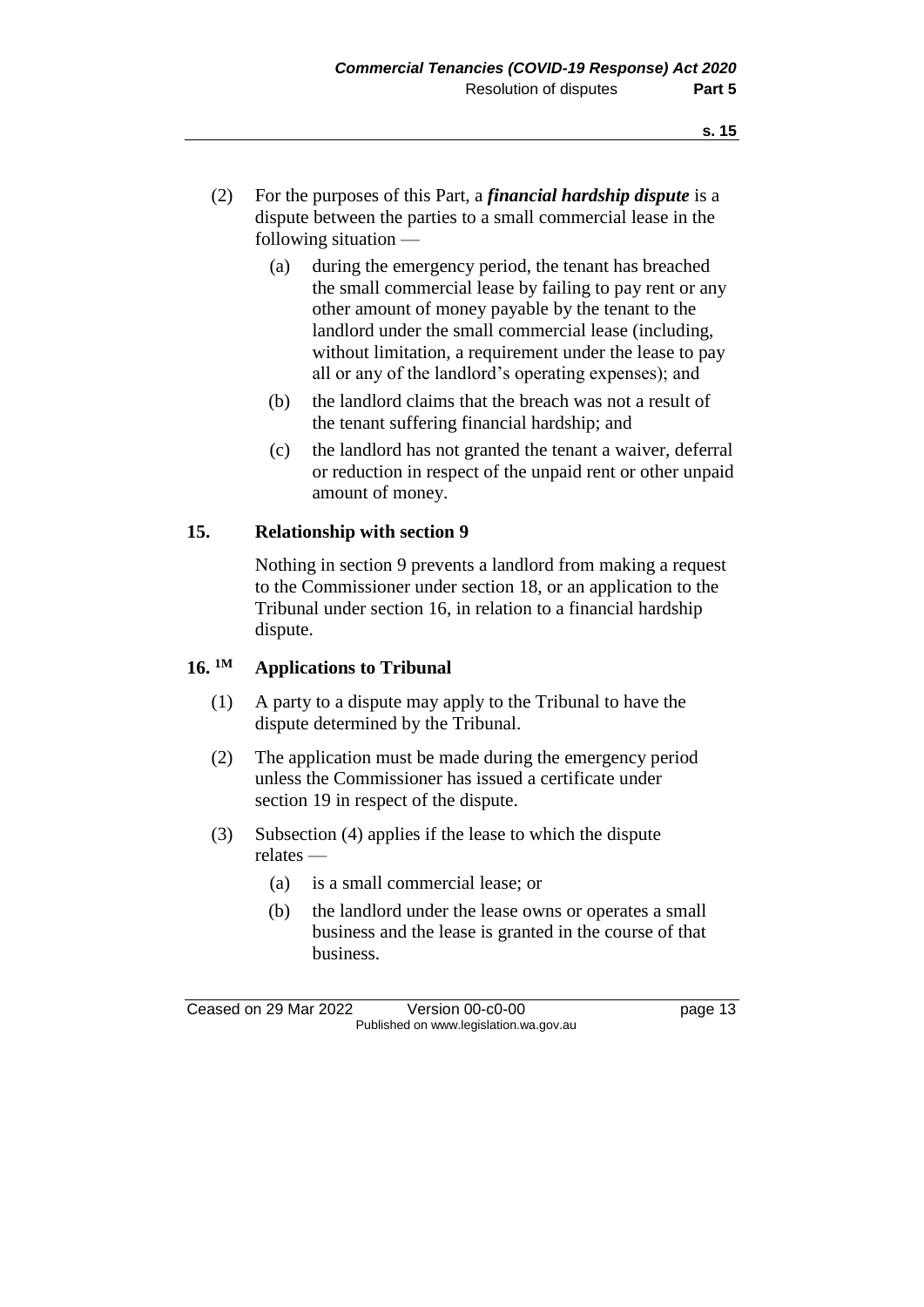- (4) An application in respect of the dispute cannot be made to the Tribunal under subsection (1) unless —
	- (a) none of the parties to the dispute has made a request to the Commissioner under section 18 in respect of the dispute and the parties agree that the application can be made; or
	- (b) the Commissioner has issued a certificate under section 19 in respect of the dispute.
- (5) Subsection (4) does not apply to a dispute that is of a class prescribed by regulations for the purposes of this subsection.
- (6) A copy of an application under subsection (1) that is required to be given under the *State Administrative Tribunal Act 2004* section 45(1) must be given in the manner and time (if any) prescribed by regulations for the purposes of this subsection.
- (7) Nothing in this section prevents a person making a request to the Commissioner under section 18.

*[Section 16: modified by the Commercial Tenancies (COVID-19 Response) Regulations 2020 r. 4D. See endnote 1M.]*

#### **17. Tribunal's powers to make orders**

(1) In this section —

*specified*, in relation to an order, means specified in the order.

- (2) Without limiting any power to make an order that is conferred by the *State Administrative Tribunal Act 2004*, in proceedings under this Act the Tribunal may make any order that it considers appropriate to resolve the dispute or proceedings.
- (3) Without limitation, the orders that can be made by the Tribunal include the following —
	- (a) an order that requires a party to the proceedings to pay money to a specified person;

page 14 Version 00-c0-00 Ceased on 29 Mar 2022 Published on www.legislation.wa.gov.au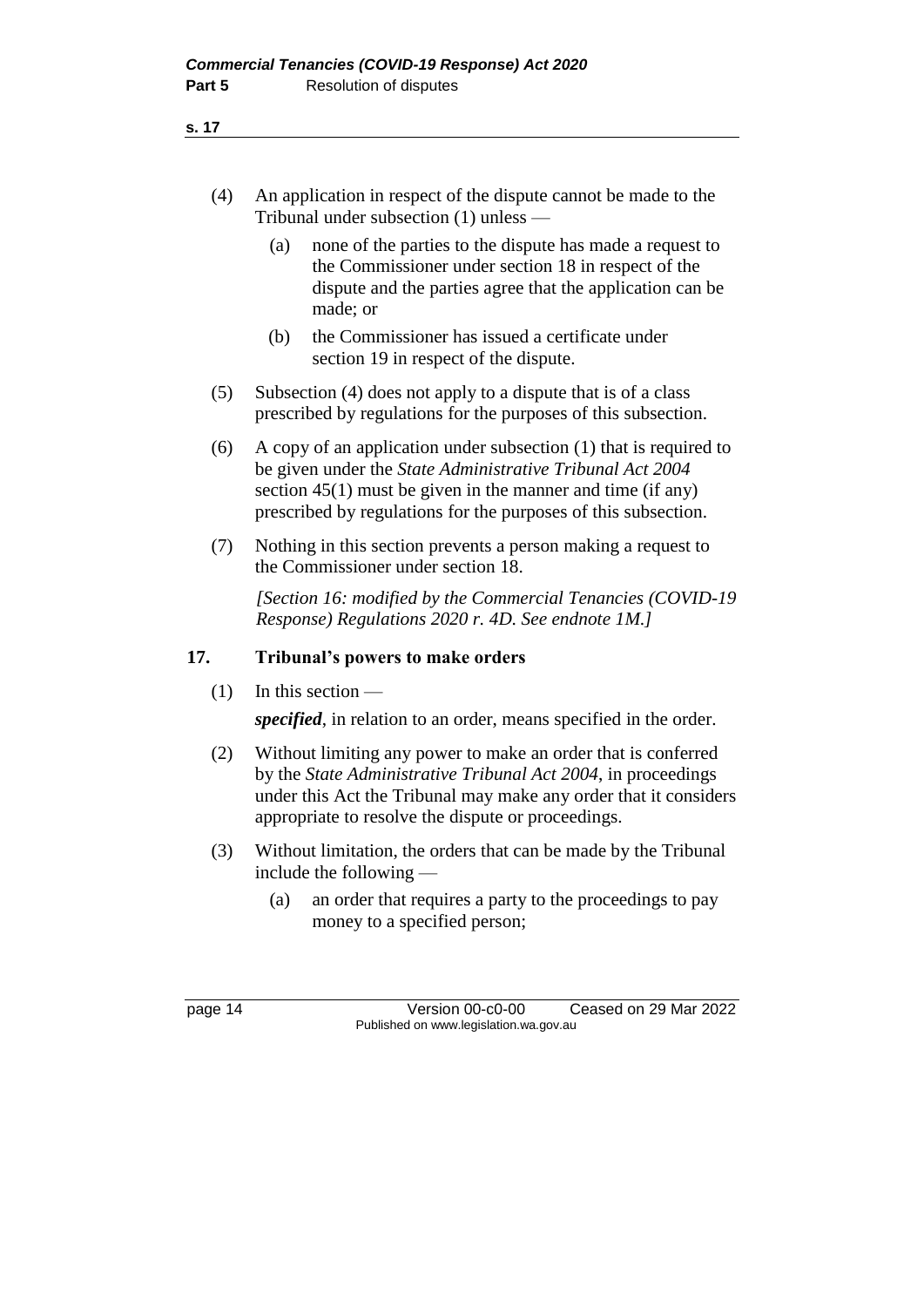- (b) an order for a party to the proceedings to do, or refrain from doing, any specified thing;
- (c) if the proceedings relate to a code of conduct dispute any order that the Tribunal considers appropriate to give effect to the approved code of conduct including, without limitation, 1 or both of the following —
	- (i) an order that a specified amount of rent payable under the lease to which the dispute relates be waived for a specified period;
	- (ii) an order that a specified amount of rent payable under the lease to which the dispute relates be deferred and paid in a specified timeframe;
- (d) if the proceedings relate to a financial hardship dispute — an order terminating the small commercial lease;
- (e) an order dismissing the proceedings;
- (f) any ancillary order that the Tribunal considers necessary for the purpose of enabling an order under this section to have full effect.
- (4) In making an order in proceedings under this Act relating to a code of conduct dispute, the Tribunal must have regard to —
	- (a) the financial impact of the COVID-19 pandemic on the tenant's business and capacity to meet the tenant's obligations under the lease; and
	- (b) the landlord's financial capacity; and
	- (c) the principles of proportionality and fairness, and any other relevant principles, set out in the adopted code of conduct.
- (5) In proceedings relating to a financial hardship dispute, the Tribunal —
	- (a) cannot make an order under subsection  $(3)(d)$ , or any other order to the disadvantage of the tenant, unless

Ceased on 29 Mar 2022 Version 00-c0-00 page 15 Published on www.legislation.wa.gov.au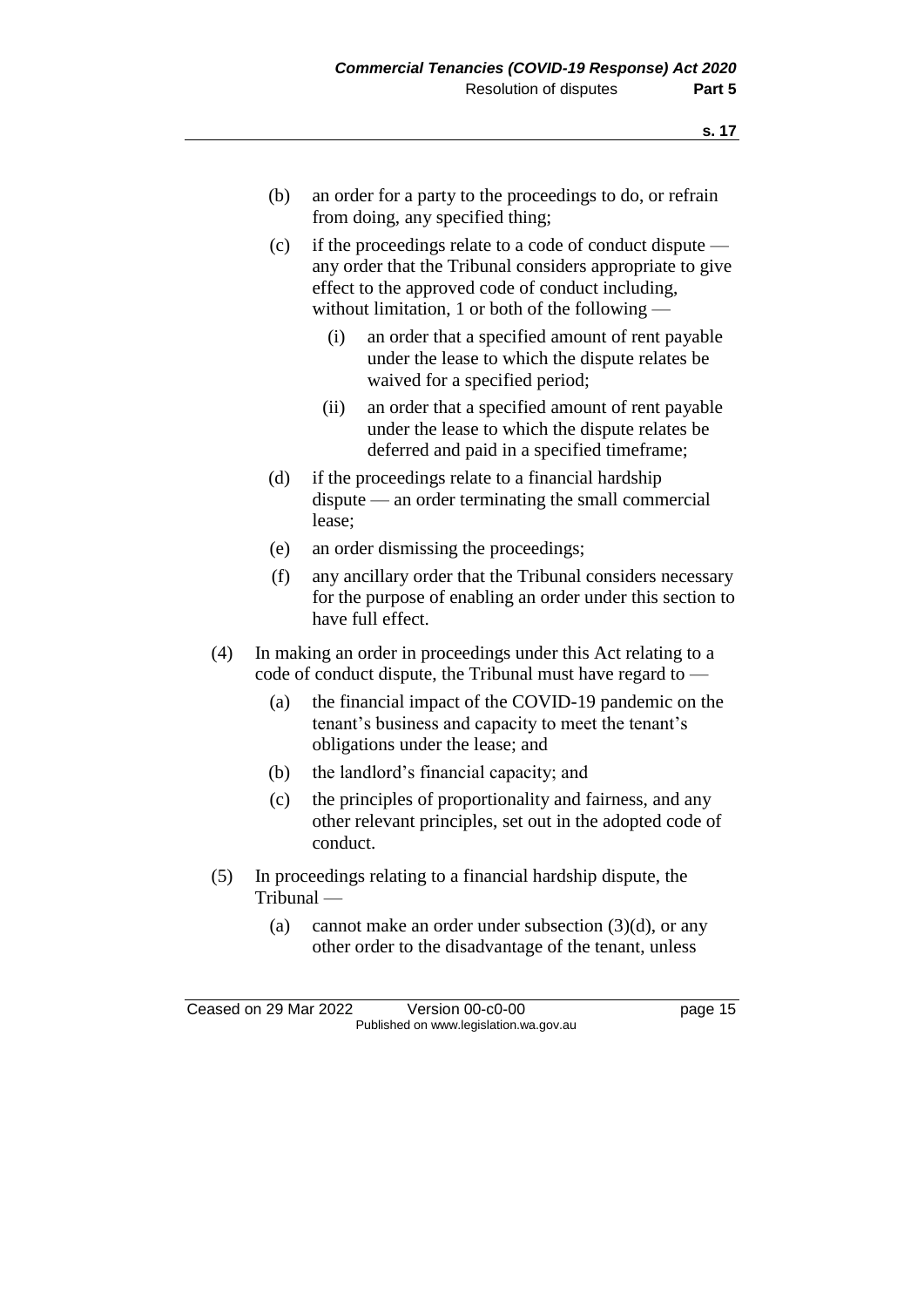satisfied that the tenant's breach was not a result of the tenant suffering financial hardship; and

- (b) must make an order under subsection (3)(e) if satisfied that the tenant's breach was a result of the tenant suffering financial hardship.
- (6) In making an order in any proceedings under this Act, including an order under the *State Administrative Tribunal Act 2004* section 87(2), the Tribunal may have regard to a certificate issued under section 19 that relates to the proceedings.
- (7) An order of the Tribunal requiring any thing to be done or discontinued may fix the time within which that thing is to be done or discontinued, as the case may be.
- (8) In proceedings under this Act, the Tribunal may allow any equitable claim or defence, and give any equitable remedy, that the Supreme Court may allow or give.

#### **18. 1M Requests for resolution of disputes using** *Small Business Development Corporation Act 1983* **s. 15C or 15E**

- (1) This section applies to a dispute if
	- (a) the lease to which the dispute relates is a small commercial lease; or
	- (b) the landlord under the lease to which the dispute relates owns or operates a small business and the lease is granted in the course of that business.
- (2) A party to the dispute may, under this Act, request the Commissioner to —
	- (a) provide assistance to attempt to resolve the dispute under the *Small Business Development Corporation Act 1983* section 15C; or
	- (b) undertake alternative dispute resolution in respect of the dispute under the *Small Business Development Corporation Act 1983* section 15E.

page 16 Version 00-c0-00 Ceased on 29 Mar 2022 Published on www.legislation.wa.gov.au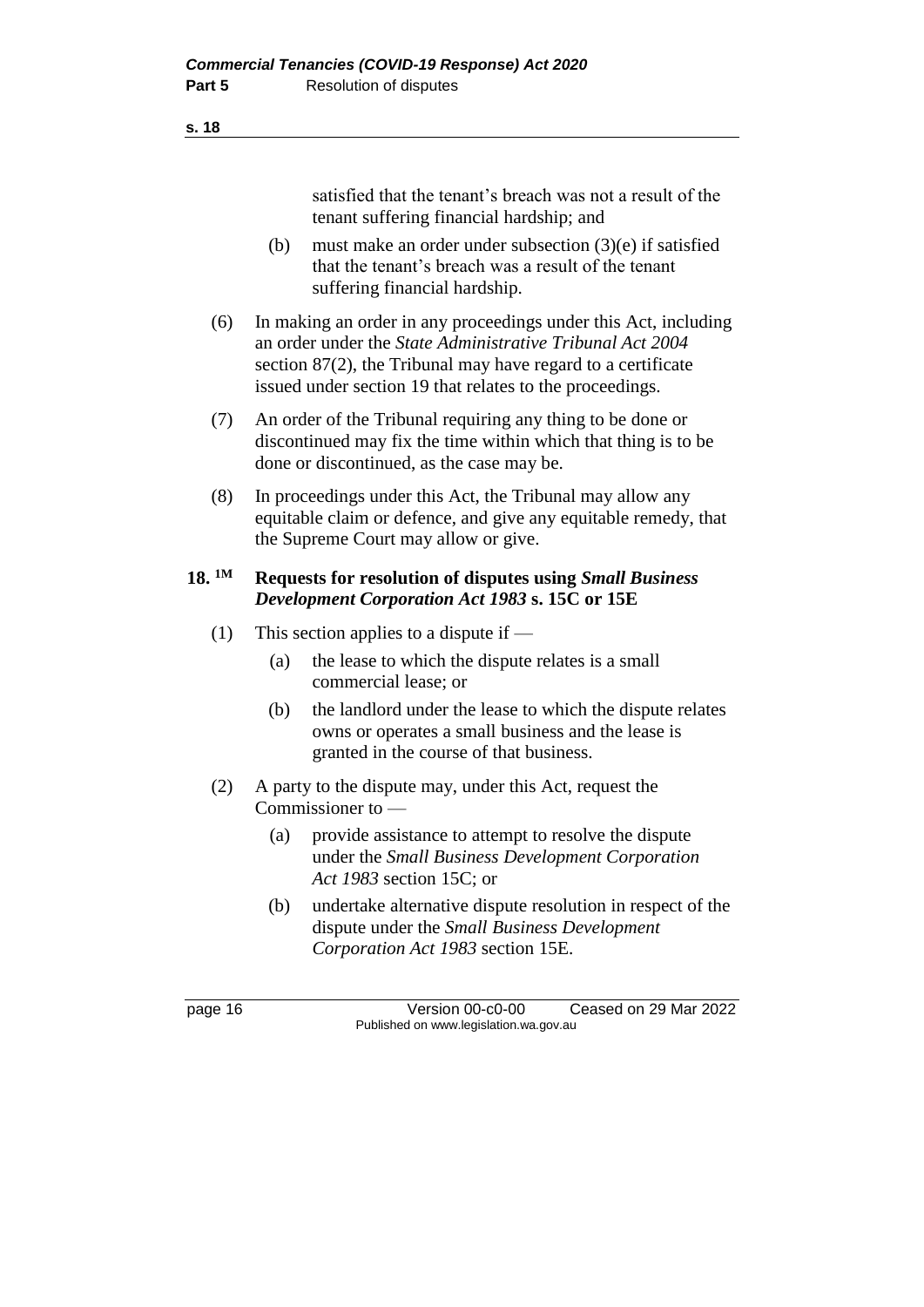- (3) The request must be made during the emergency period.
- (4) It is a function of the Commissioner to provide assistance to attempt to resolve disputes to which this section applies.

*[Section 18: modified by the Commercial Tenancies (COVID-19 Response) Regulations 2020 r. 5A. See endnote 1M.]*

#### **19. Commissioner to issue certificate if dispute not resolved**

- (1) If a request is made to the Commissioner under section 18 in relation to a dispute, the Commissioner must, on the request of a party to the dispute, issue a certificate to that person if the Commissioner is satisfied that —
	- (a) the dispute is unlikely to be resolved with the assistance of alternative dispute resolution; or
	- (b) it would not be reasonable in the circumstances to commence an alternative dispute resolution proceeding in respect of the dispute; or
	- (c) alternative dispute resolution has failed to resolve the dispute.
- (2) The certificate is to be in a form approved by the Commissioner and may include any information about the conduct of the parties to the dispute that the Commissioner considers appropriate in the circumstances.

#### **20. Commissioner may intervene in Tribunal proceedings**

The Commissioner may, at any time, intervene in proceedings of the Tribunal in relation to a dispute to which section 18 applies.

#### **21. Relationship of this Part to** *State Administrative Tribunal Act 2004*

Nothing in this Part prevents a dispute from being dealt with through a compulsory conference or mediation process under the *State Administrative Tribunal Act 2004*.

Ceased on 29 Mar 2022 Version 00-c0-00 page 17 Published on www.legislation.wa.gov.au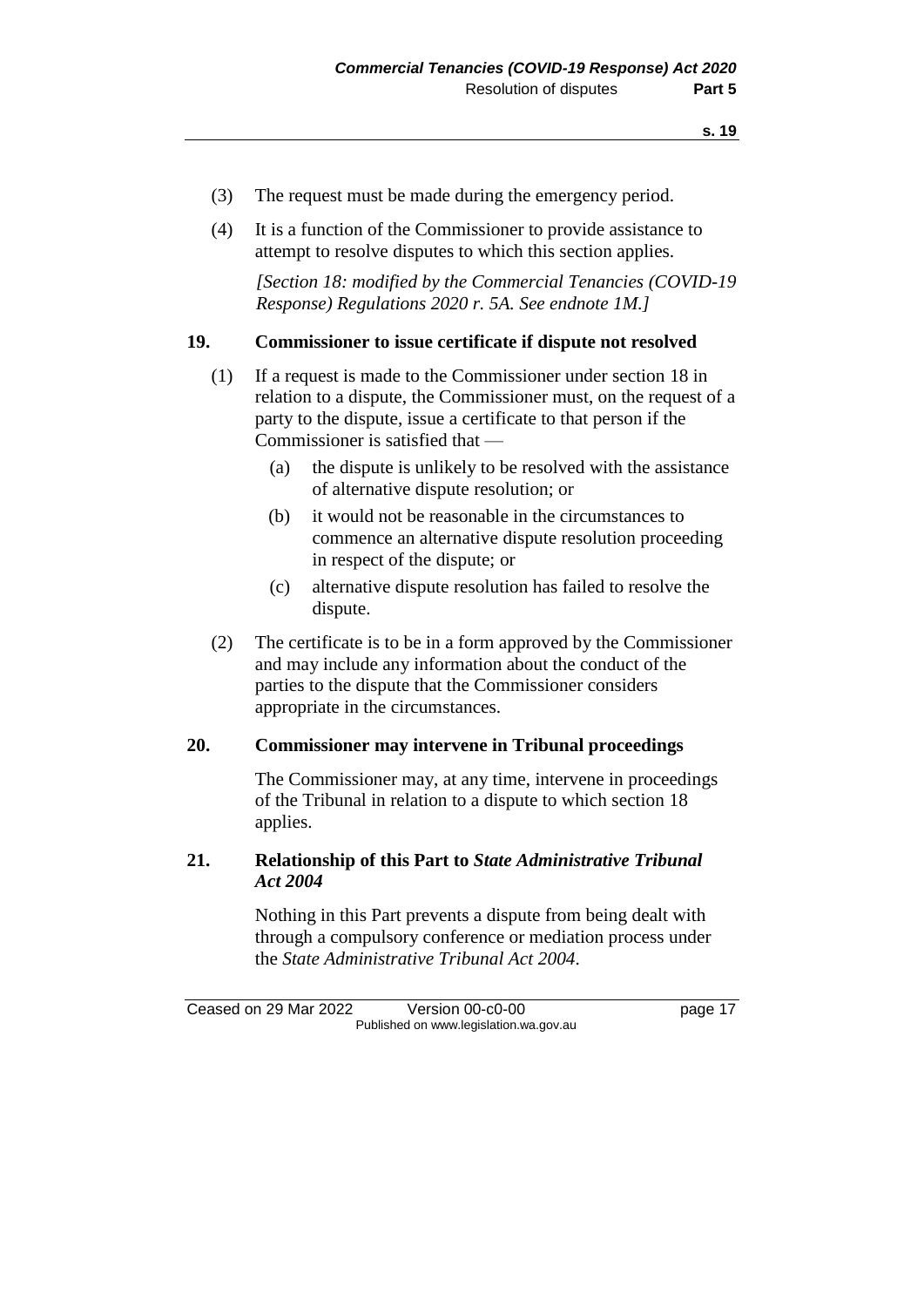### **Part 6 — Miscellaneous**

#### **22. Regulations**

The Governor may make regulations prescribing matters —

- (a) required or permitted by this Act to be prescribed; or
- (b) necessary or convenient to be prescribed for giving effect to this Act.

#### **23. Regulations may provide Act does not apply, or applies as modified, in certain circumstances or cases**

- (1) The Governor may, on the recommendation of the Minister, make regulations providing that a provision of this Act specified in the regulations does not apply, or applies in a modified manner specified in the regulations, to circumstances or cases specified in the regulations.
- (2) The Minister cannot make a recommendation for the purposes of subsection (1) unless satisfied that the provision is no longer required or should apply in a modified manner, as is relevant, in order to respond to the COVID-19 pandemic.

#### **24. Transitional regulations**

 $(1)$  In this section —

#### *transitional matter* —

- (a) means a matter of a transitional nature that arises as a result of the enactment of this Act, including the making of any regulations under this Act; and
- (b) includes a saving or application matter.
- (2) Regulations may prescribe all matters that are required or necessary or convenient to be prescribed for dealing with a transitional matter.

page 18 Version 00-c0-00 Ceased on 29 Mar 2022 Published on www.legislation.wa.gov.au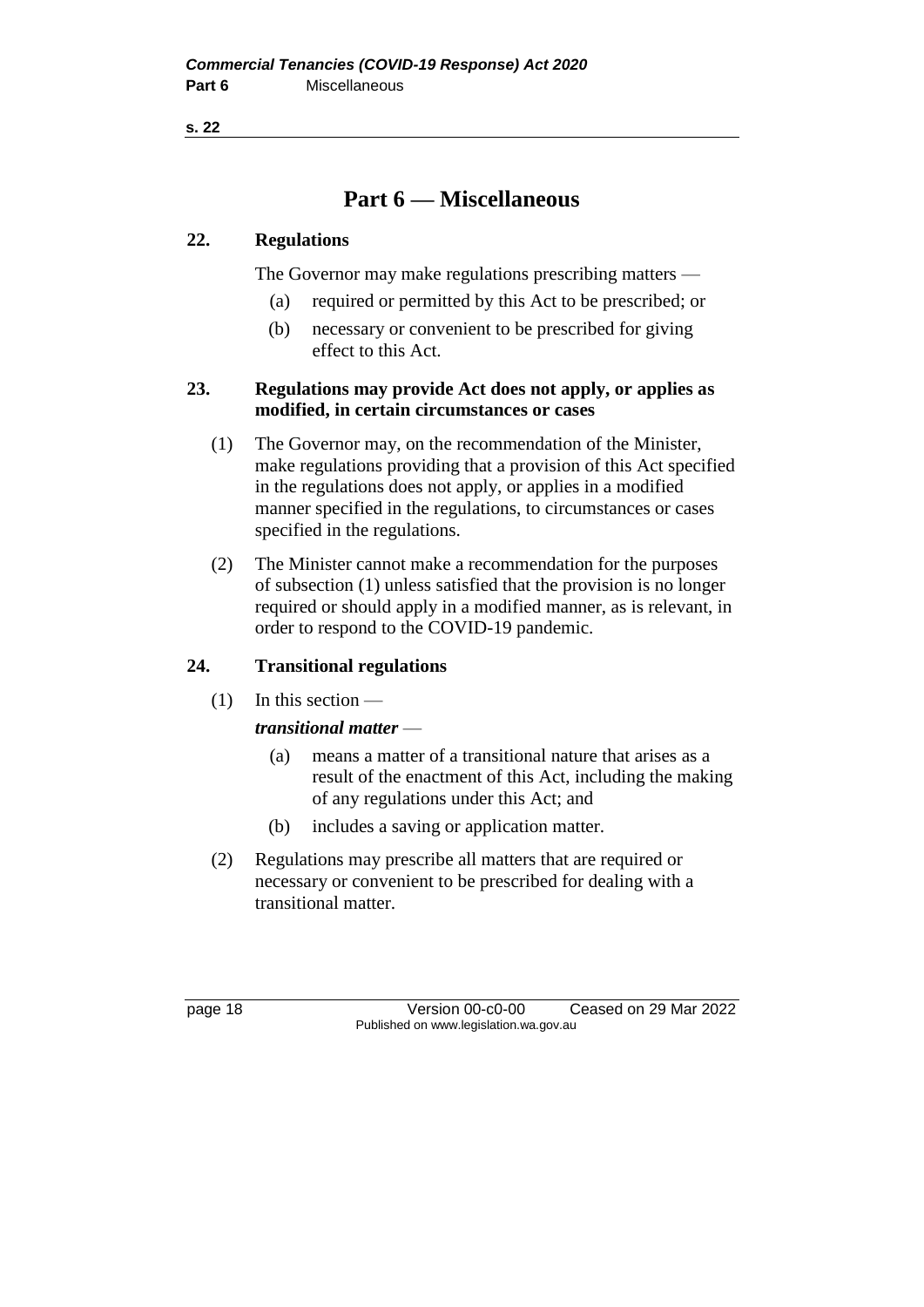### **25. Repeal**

This Act is repealed at the end of the period of 12 months that begins on the day after the day on which the emergency period ends  $2$ .

Ceased on 29 Mar 2022 Version 00-c0-00 Page 19 Published on www.legislation.wa.gov.au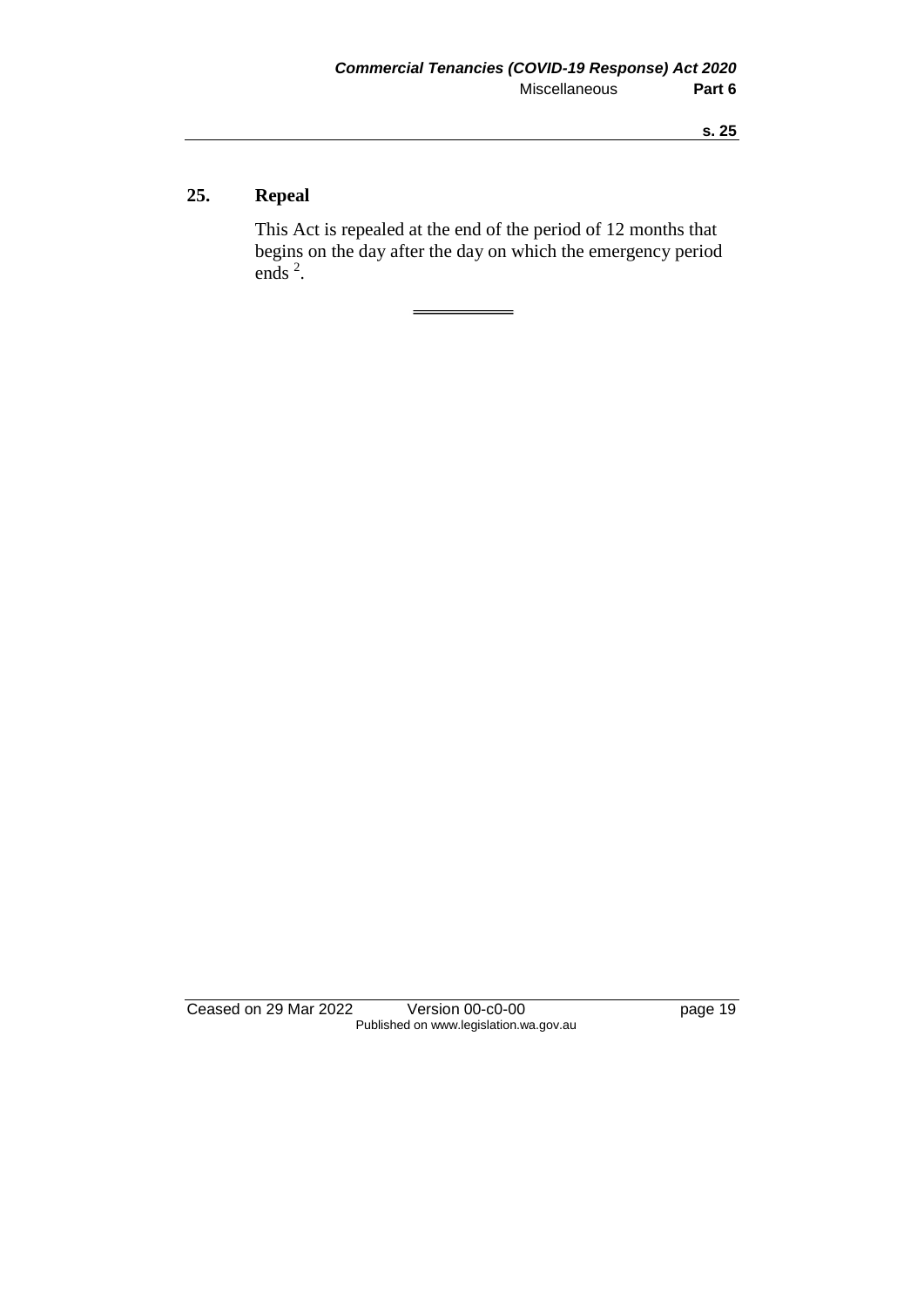### **Notes**

This is a compilation of the *Commercial Tenancies (COVID-19 Response) Act 2020*. For provisions that have come into operation see the compilation table.

**Compilation table**

| <b>Short title</b>                                        | <b>Number</b><br>and year | Assent | <b>Commencement</b>                                                                                                                     |
|-----------------------------------------------------------|---------------------------|--------|-----------------------------------------------------------------------------------------------------------------------------------------|
| Commercial Tenancies<br>$(COVID-19$ Response)<br>Act 2020 | 19 of 2020                |        | 23 Apr 2020 Pt. 2 and 3:30 Mar 2020<br>(see s. $2(b)$ );<br>Pt. 1: 23 Apr 2020 (see s. 2(a));<br>Pt. 4-6: 24 Apr 2020 (see<br>s. $2(c)$ |
|                                                           |                           |        |                                                                                                                                         |

**This Act was repealed at the end of 28 Mar 2022 (see s. 3 definition of** *emergency period* **par. (b)(i), s. 25 and the** *Commercial Tenancies (COVID-19 Response) Regulations 2020* **r. 2B)**

#### **Other notes**

<sup>1M</sup> The *Commercial Tenancies (COVID-19 Response) Regulations 2020* are made under s. 23(1) of this Act. That provision authorises regulations to provide that a provision of this Act does not apply, or applies in a modified manner, to specified circumstances or cases.

If a section of this Act is modified by the *Commercial Tenancies (COVID-19 Response) Regulations 2020*, the section is identified by the superscript 1M appearing after the section number.

- <sup>1</sup> The *Commercial Tenancies (COVID-19 Response) Regulations 2020* r. 2B prescribes 28 March 2021 for the purposes of this paragraph.
- <sup>2</sup> This Act will be repealed on 28 March 2022 (see the definition of *emergency period* in s. 3 and the *Commercial Tenancies (COVID-19 Response) Regulations 2020* r. 2B).

page 20 Version 00-c0-00 Ceased on 29 Mar 2022 Published on www.legislation.wa.gov.au